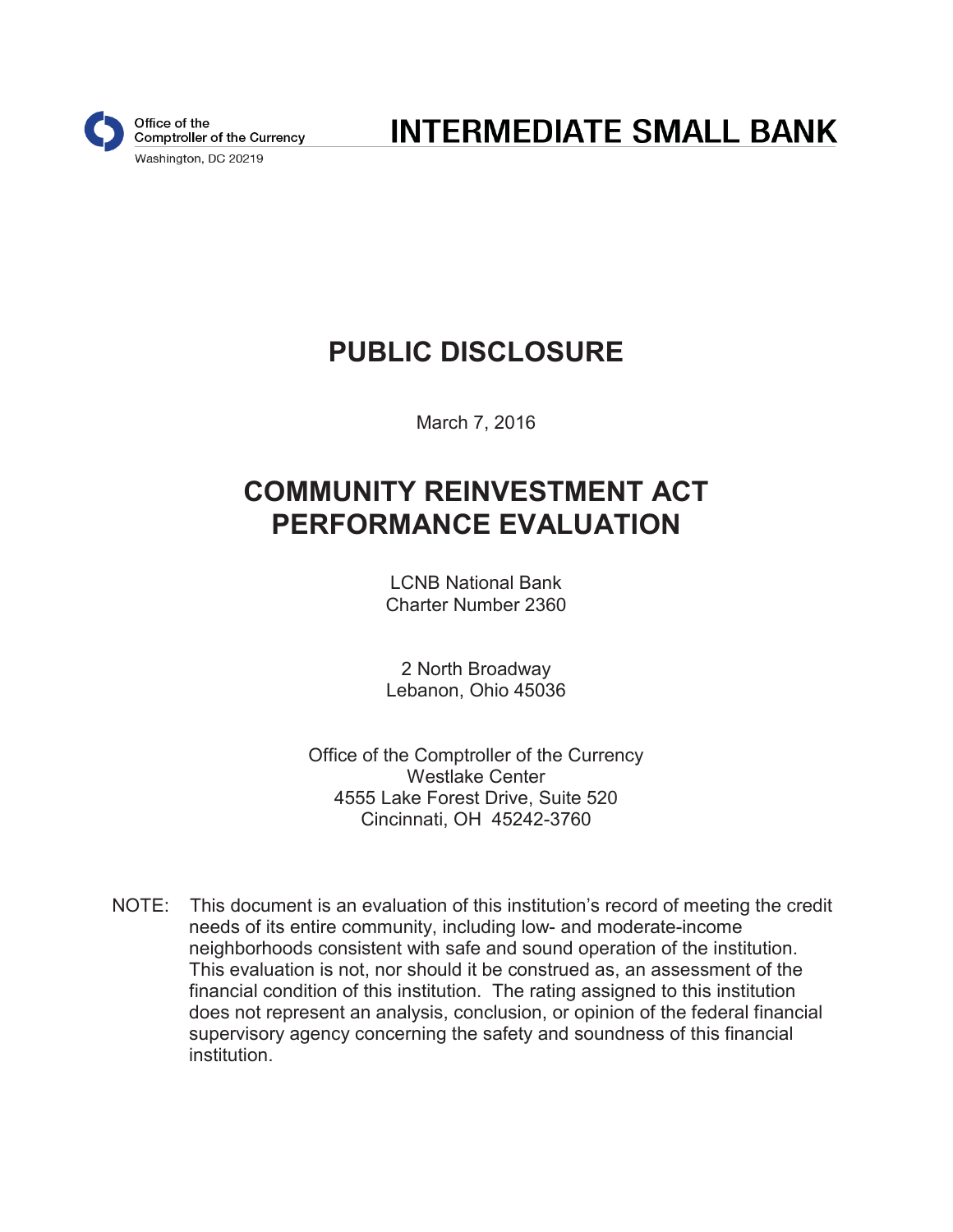#### **INSTITUTION'S CRA RATING: This institution is rated Satisfactory.**

#### **The Lending Test is rated: Satisfactory. The Community Development Test is rated: Outstanding.**

- Lending to borrowers of different income levels and businesses of different sizes reflects reasonable penetration and supports satisfactory performance.
- LCNB's geographic distribution of loans reflects reasonable dispersion to the lowand moderate-income census tracts within the AA.
- LCNB National Bank (LCNB) makes a substantial majority of their loans inside their assessment areas (AA).
- LCNB's loan-to-deposit (LTD) ratio is reasonable.
- Responsiveness to community development (CD) needs through lending, investments and services is excellent and supports outstanding performance.

### **Scope of Examination**

Our office conducted a full scope Community Reinvestment Act (CRA) evaluation to assess the bank's record of meeting the credit needs of its entire community, including low- and moderate-income areas. We used intermediate small bank evaluation procedures to evaluate the bank's performance under the Lending Test and CD Test. The Lending Test included loans originated from January 1, 2014 to December 31, 2015. A data integrity examination of the bank's home mortgage loans, as reported via the Home Mortgage Disclosure Act Loan Application Registers (HMDA LARs), and CRA small business loan data was performed in January 2016 to determine the accuracy of the bank's data. We found the data was accurate and reliable. The bank's performance in residential real estate (one-to four-family home loans) and small business (commercial and commercial real estate loans) lending is considered foremost in this CRA evaluation as these are the bank's primary lending products. For each AA, we conducted separate analyses. We used the 2010 U.S. Census data to analyze performance. The evaluation under the CD Test considered CD loans, investments, and services from December 3, 2012 to March 7, 2016 (evaluation period).

LCNB has designated three AAs, as detailed under the *Description of Assessment Areas* section. The Cincinnati Metropolitan Statistical Areas (MSA) AA is the bank's primary AA. The majority of the bank's deposit activity occurs in the Cincinnati MSA AA, with approximately 62 percent of total deposits in the Cincinnati MSA AA as of June 30, 2015. A majority of the lending occurs in this AA. In addition, the main office and 19 of LCNB's 36 branches are located in the Cincinnati MSA AA. For analysis purposes, we conducted a full scope review of the Cincinnati MSA AA, and limited scope reviews of the Dayton MSA AA and Non-MSA AA.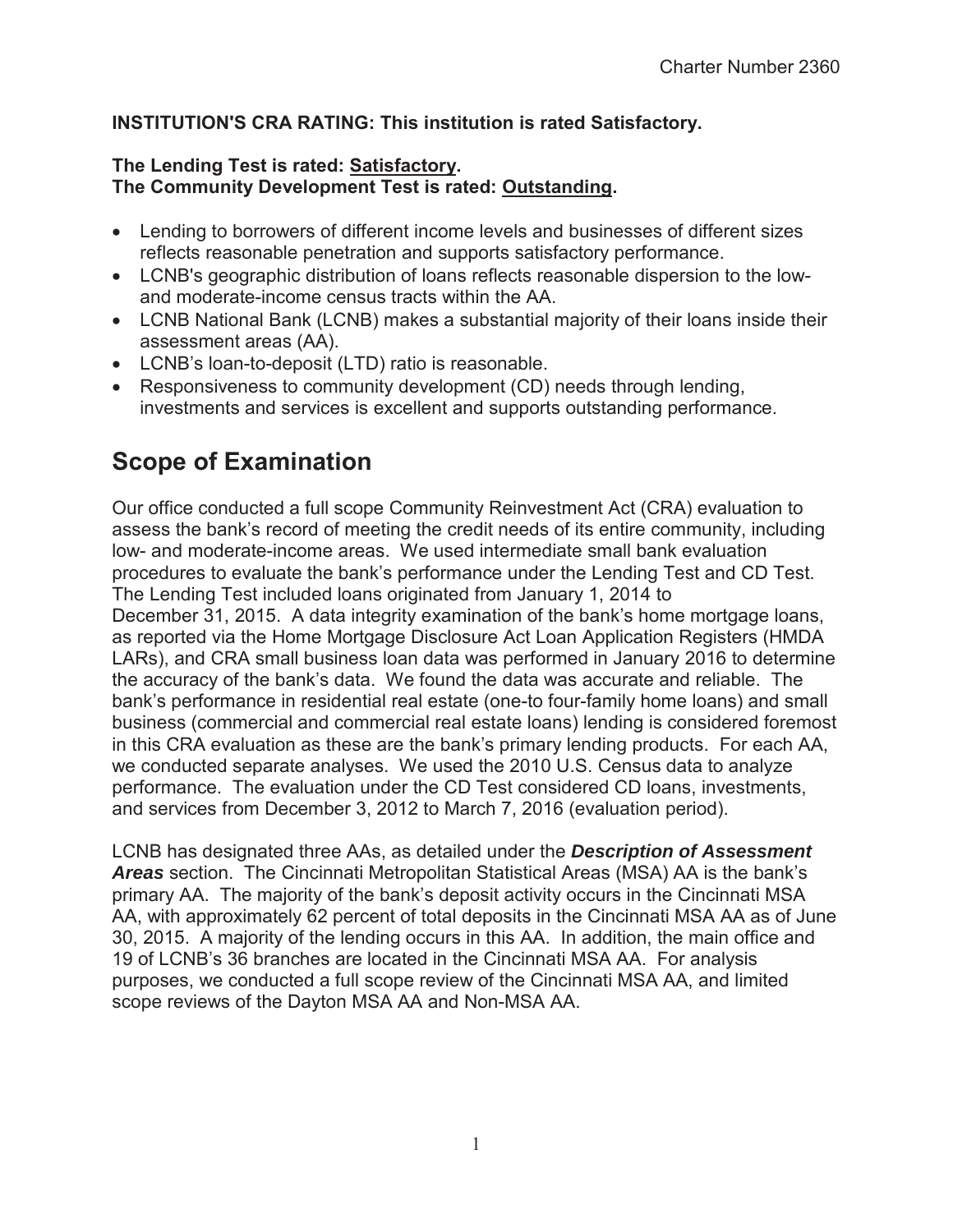| Table 20 - 2014 Geographic Distribution of Loans to Businesses in the Non-MSA AA |                                |                      |                                |                      |                              |                      |  |  |  |  |
|----------------------------------------------------------------------------------|--------------------------------|----------------------|--------------------------------|----------------------|------------------------------|----------------------|--|--|--|--|
| <b>Census Tract</b><br>Income Level                                              | Moderate                       |                      | Middle                         |                      | Upper                        |                      |  |  |  |  |
| Loan Type                                                                        | $%$ of AA<br><b>Businesses</b> | % Number<br>of Loans | $%$ of AA<br><b>Businesses</b> | % Number<br>of Loans | % of AA<br><b>Businesses</b> | % Number<br>of Loans |  |  |  |  |
| <b>Business</b><br>Loans                                                         | 16%                            | 16%                  | 72%                            | 78%                  | 12%                          | 6%                   |  |  |  |  |

*Source: CRA small business data from January 1, 2014 through December 31, 2014 and Dunn and Bradstreet.* 

| Table 21 – 2015 Geographic Distribution of Loans to Businesses in the Non-MSA AA |                              |                         |                              |                         |                                |                         |  |  |  |  |  |
|----------------------------------------------------------------------------------|------------------------------|-------------------------|------------------------------|-------------------------|--------------------------------|-------------------------|--|--|--|--|--|
| <b>Census Tract</b><br>Income Level                                              | Moderate                     |                         | Middle                       |                         | Upper                          |                         |  |  |  |  |  |
| Loan Type                                                                        | % of AA<br><b>Businesses</b> | % of Number<br>of Loans | % of AA<br><b>Businesses</b> | % of Number<br>of Loans | $%$ of AA<br><b>Businesses</b> | % of Number<br>of Loans |  |  |  |  |  |
| <b>Business</b><br>Loans                                                         | 17%                          | 22%                     | 71%                          | 72%                     | 12%                            | 6%                      |  |  |  |  |  |

*Source: CRA small business data from January 1, 2015 through December 31, 2015 and Dunn and Bradstreet.* 

#### **Responses to Complaints**

LCNB has not received any complaints about its performance in helping to meet the AA credit needs during the evaluation period.

### **COMMUNITY DEVELOPMENT TEST**

LCNB's community development performance demonstrates excellent responsiveness to CD needs of the AAs through CD lending, investments, and services, which are reflective of outstanding performance. Performance in the Cincinnati MSA and Non-MSA AAs is excellent, and the performance in the Dayton MSA AA is adequate.

#### **Number and Amount of Community Development Loans**

LCNB's responsiveness to CD lending is excellent and reflects outstanding performance. During this evaluation period, the bank made a total 13 CD loans to different organizations in their AAs.

#### Cincinnati MSA AA

LCNB's responsiveness to CD lending needs in the Cincinnati MSA AA is excellent. Throughout the evaluation period, the bank originated nine eligible CD loans totaling \$7.8 million within this AA. LCNB made seven loans to provide affordable housing, totaling \$3.3 million. LCNB originated one loan for \$488 thousand to a physician's office located in a moderate-income CT, which provides CD services targeted to low- and moderate-income individuals. In addition, LCNB made a \$4 million loan to a company